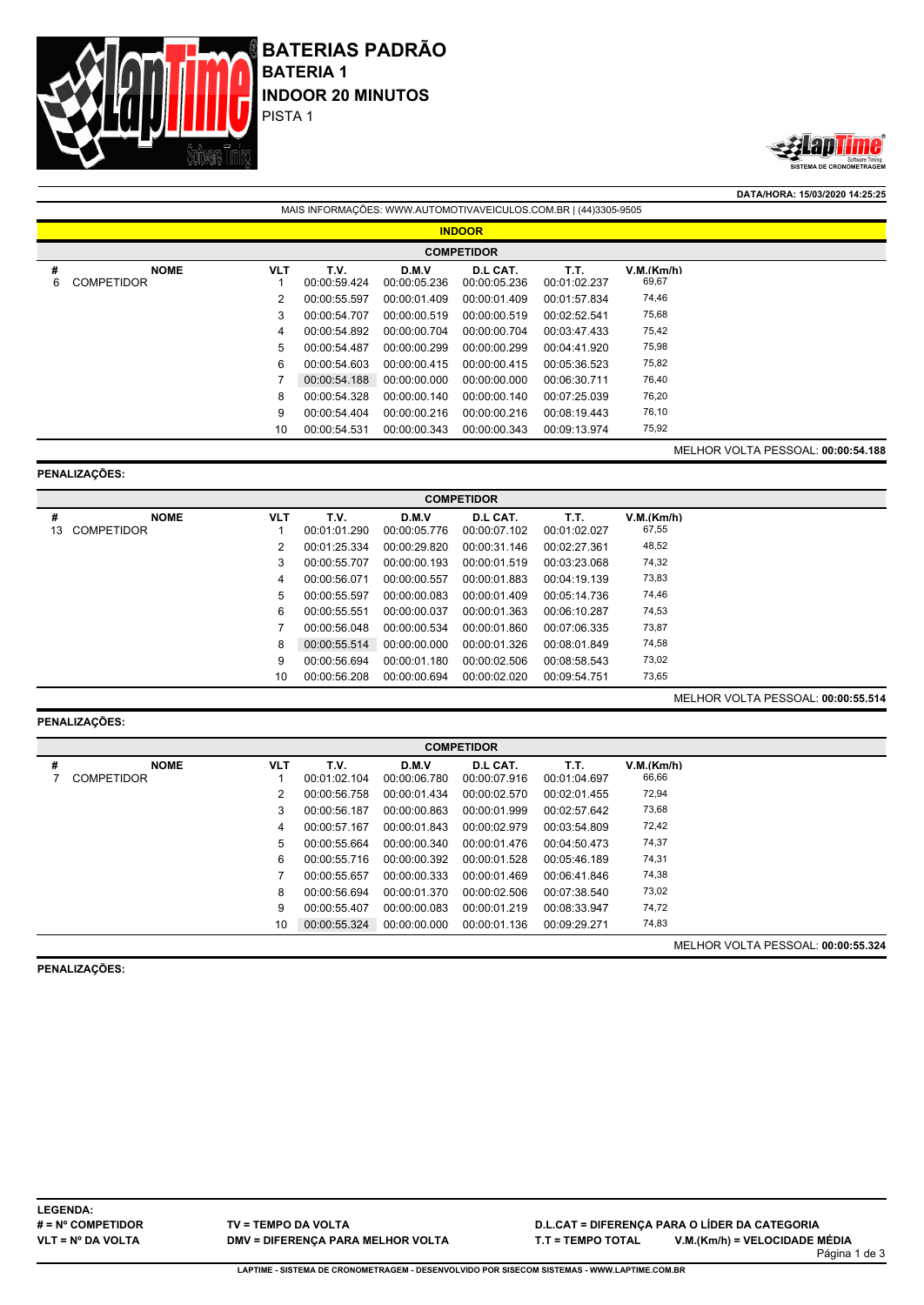



**DATA/HORA: 15/03/2020 14:25:27**

MELHOR VOLTA PESSOAL: **00:00:55.836**

| MAIS INFORMAÇÕES: WWW.AUTOMOTIVAVEICULOS.COM.BR   (44)3305-9505 |            |                      |                       |                          |                      |                                    |  |  |  |  |
|-----------------------------------------------------------------|------------|----------------------|-----------------------|--------------------------|----------------------|------------------------------------|--|--|--|--|
| <b>COMPETIDOR</b>                                               |            |                      |                       |                          |                      |                                    |  |  |  |  |
| <b>NOME</b><br>#<br><b>COMPETIDOR</b><br>11                     | <b>VLT</b> | T.V.<br>00:01:01.085 | D.M.V<br>00:00:06.193 | D.L CAT.<br>00:00:06.897 | T.T.<br>00:01:03.462 | V.M.(Km/h)<br>67,77                |  |  |  |  |
|                                                                 | 2          | 00:00:55.577         | 00:00:00.685          | 00:00:01.389             | 00:01:59.039         | 74,49                              |  |  |  |  |
|                                                                 | 3          | 00:00:54.906         | 00:00:00.014          | 00:00:00.718             | 00:02:53.945         | 75,40                              |  |  |  |  |
|                                                                 | 4          | 00:00:55.624         | 00:00:00.732          | 00:00:01.436             | 00:03:49.569         | 74,43                              |  |  |  |  |
|                                                                 | 5          | 00:00:54.892         | 00:00:00.000          | 00:00:00.704             | 00:04:44.461         | 75,42                              |  |  |  |  |
|                                                                 | 6          | 00:00:55.220         | 00:00:00.328          | 00:00:01.032             | 00:05:39.681         | 74,97                              |  |  |  |  |
|                                                                 |            | 00:00:55.036         | 00:00:00.144          | 00:00:00.848             | 00:06:34.717         | 75,22                              |  |  |  |  |
|                                                                 | 8          | 00:00:55.422         | 00:00:00.530          | 00:00:01.234             | 00:07:30.139         | 74,70                              |  |  |  |  |
|                                                                 | 9          | 00:00:55.103         | 00:00:00.211          | 00:00:00.915             | 00:08:25.242         | 75,13                              |  |  |  |  |
|                                                                 | 10         | 00:00:55.239         | 00:00:00.347          | 00:00:01.051             | 00:09:20.481         | 74,95                              |  |  |  |  |
|                                                                 |            |                      |                       |                          |                      | MELHOR VOLTA PESSOAL: 00:00:54.892 |  |  |  |  |

### **PENALIZAÇÕES:**

|    | <b>COMPETIDOR</b> |            |              |              |              |              |            |  |  |  |  |
|----|-------------------|------------|--------------|--------------|--------------|--------------|------------|--|--|--|--|
| #  | <b>NOME</b>       | <b>VLT</b> | T.V.         | D.M.V        | D.L CAT.     | Т.Т.         | V.M.(Km/h) |  |  |  |  |
| 10 | <b>COMPETIDOR</b> |            | 00:00:59.961 | 00:00:04.125 | 00:00:05.773 | 00:01:03.672 | 69,04      |  |  |  |  |
|    |                   | 2          | 00:00:55.836 | 00:00:00.000 | 00:00:01.648 | 00:01:59.508 | 74,15      |  |  |  |  |
|    |                   | 3          | 00:00:57.507 | 00:00:01.671 | 00:00:03.319 | 00:02:57.015 | 71,99      |  |  |  |  |
|    |                   | 4          | 00:00:59.456 | 00:00:03.620 | 00:00:05.268 | 00:03:56.471 | 69,63      |  |  |  |  |
|    |                   | 5          | 00:00:57.455 | 00:00:01.619 | 00:00:03.267 | 00:04:53.926 | 72,06      |  |  |  |  |
|    |                   | 6          | 00:00:57.678 | 00:00:01.842 | 00:00:03.490 | 00:05:51.604 | 71,78      |  |  |  |  |
|    |                   |            | 00:00:58.094 | 00:00:02.258 | 00:00:03.906 | 00:06:49.698 | 71,26      |  |  |  |  |
|    |                   | 8          | 00:00:59.274 | 00:00:03.438 | 00:00:05.086 | 00:07:48.972 | 69,85      |  |  |  |  |
|    |                   | 9          | 00:00:58.374 | 00:00:02.538 | 00:00:04.186 | 00:08:47.346 | 70,92      |  |  |  |  |
|    |                   | 10         | 00:00:59.175 | 00:00:03.339 | 00:00:04.987 | 00:09:46.521 | 69,96      |  |  |  |  |

## **PENALIZAÇÕES:**

|   | <b>COMPETIDOR</b> |            |              |              |              |              |            |                                    |  |  |  |
|---|-------------------|------------|--------------|--------------|--------------|--------------|------------|------------------------------------|--|--|--|
| # | <b>NOME</b>       | <b>VLT</b> | T.V.         | D.M.V        | D.L CAT.     | Т.Т.         | V.M.(Km/h) |                                    |  |  |  |
|   | <b>COMPETIDOR</b> |            | 00:01:00.211 | 00:00:05.590 | 00:00:06.023 | 00:01:03.077 | 68,76      |                                    |  |  |  |
|   |                   |            | 00:00:55.560 | 00:00:00.939 | 00:00:01.372 | 00:01:58.637 | 74,51      |                                    |  |  |  |
|   |                   | 3          | 00:00:55.116 | 00:00:00.495 | 00:00:00.928 | 00:02:53.753 | 75,11      |                                    |  |  |  |
|   |                   | 4          | 00:00:57.340 | 00:00:02.719 | 00:00:03.152 | 00:03:51.093 | 72,20      |                                    |  |  |  |
|   |                   | 5          | 00:00:55.435 | 00:00:00.814 | 00:00:01.247 | 00:04:46.528 | 74,68      |                                    |  |  |  |
|   |                   | 6          | 00:00:55.939 | 00:00:01.318 | 00:00:01.751 | 00:05:42.467 | 74,01      |                                    |  |  |  |
|   |                   |            | 00:00:54.621 | 00:00:00.000 | 00:00:00.433 | 00:06:37.088 | 75,80      |                                    |  |  |  |
|   |                   | 8          | 00:00:54.897 | 00:00:00.276 | 00:00:00.709 | 00:07:31.985 | 75,41      |                                    |  |  |  |
|   |                   | 9          | 00:00:54.976 | 00:00:00.355 | 00:00:00.788 | 00:08:26.961 | 75,31      |                                    |  |  |  |
|   |                   | 10         | 00:00:54.778 | 00:00:00.157 | 00:00:00.590 | 00:09:21.739 | 75,58      |                                    |  |  |  |
|   |                   |            |              |              |              |              |            | MELHOR VOLTA PESSOAL: 00:00:54.621 |  |  |  |

# **PENALIZAÇÕES:**

| <b>COMPETIDOR</b> |                                  |                 |                      |                       |                                 |                      |                     |                                    |  |  |
|-------------------|----------------------------------|-----------------|----------------------|-----------------------|---------------------------------|----------------------|---------------------|------------------------------------|--|--|
|                   | <b>NOME</b><br><b>COMPETIDOR</b> | VL <sup>-</sup> | T.V.<br>00:01:06.394 | D.M.V<br>00:00:00.000 | <b>D.L CAT.</b><br>00:00:12.206 | Т.Т.<br>00:01:06.394 | V.M.(Km/h)<br>62,36 |                                    |  |  |
|                   |                                  |                 |                      |                       |                                 |                      |                     | MELHOR VOLTA PESSOAL: 00:01:06.394 |  |  |

**PENALIZAÇÕES:**

**LEGENDA: # = Nº COMPETIDOR VLT = Nº DA VOLTA**

**TV = TEMPO DA VOLTA DMV = DIFERENÇA PARA MELHOR VOLTA** **D.L.CAT = DIFERENÇA PARA O LÍDER DA CATEGORIA T.T = TEMPO TOTAL V.M.(Km/h) = VELOCIDADE MÉDIA**